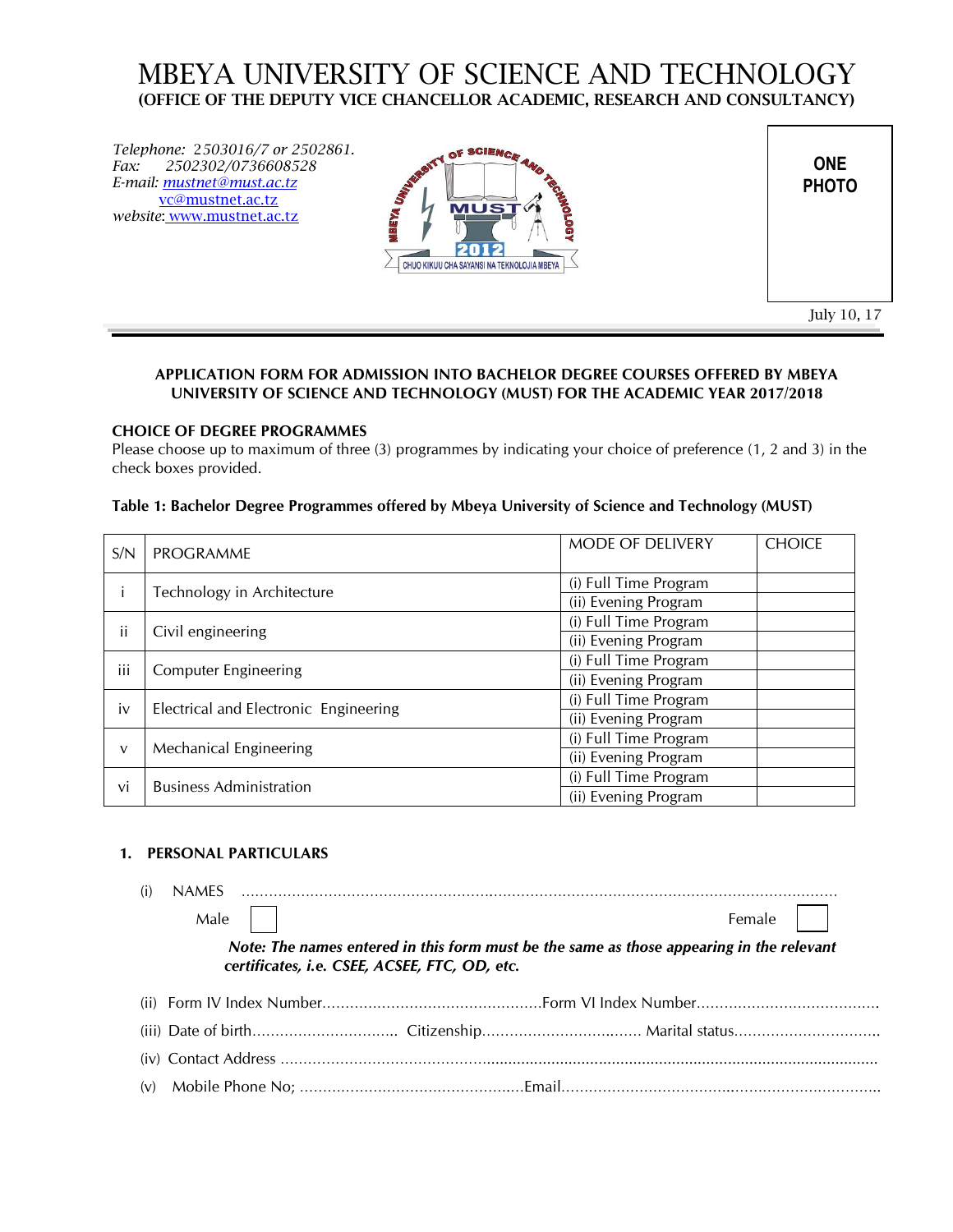# *2. EDUCATION BACKGROUND*

*(a) Certificate of Secondary Education Examination (C.S.E.E)/National Form IV/GCE or Equivalent.*

| <b>SUBJECT</b> | <b>GRADE</b> | <b>YEAR</b> | <b>INDEX No</b> | <b>SUBJECT</b> | <b>GRADE</b> | YEAR | INDEX No |
|----------------|--------------|-------------|-----------------|----------------|--------------|------|----------|
|                |              |             |                 |                |              |      |          |
|                |              |             |                 |                |              |      |          |
|                |              |             |                 |                |              |      |          |
|                |              |             |                 |                |              |      |          |
|                |              |             |                 |                |              |      |          |

Examination Authority (e.g.NECTA) …………………………… Division/Grade...…………………………………….

Examination/Centre/School………………………………………..…………… Country……………….…………...……

# **(b) Full Technician Certificate (FTC) OR Ordinary Diploma (OD), Form Six-ACSEE (Give details of any**

#### **other qualifications, certificate, etc.)**

| <b>SUBJECT</b> | <b>GRADE</b> | <b>YEAR</b> | <b>INDEX No</b> | <b>SUBJECT</b> | <b>GRADE</b> | <b>YEAR</b> | <b>INDEX No</b> |
|----------------|--------------|-------------|-----------------|----------------|--------------|-------------|-----------------|
|                |              |             |                 |                |              |             |                 |
|                |              |             |                 |                |              |             |                 |
|                |              |             |                 |                |              |             |                 |
|                |              |             |                 |                |              |             |                 |
|                |              |             |                 |                |              |             |                 |

Examination Authority (e.g. NECTA)………………………………………Division/Grade.…………………………………………

Examination Centre/School………………………………………………………….Country ……………..………………..

# **(c) Qualifications other than FTC or OD, Form Six-ACSEE, Certificate, etc)**

| <b>SUBJECT</b> | <b>GRADE</b> | YEAR | <b>INDEX No</b> | <b>SUBJECT</b> | <b>GRADE</b> | <b>YEAR</b> | <b>INDEX No</b> |
|----------------|--------------|------|-----------------|----------------|--------------|-------------|-----------------|
|                |              |      |                 |                |              |             |                 |
|                |              |      |                 |                |              |             |                 |
|                |              |      |                 |                |              |             |                 |
|                |              |      |                 |                |              |             |                 |
|                |              |      |                 |                |              |             |                 |

Examination Authority (e.g.NECTA)………………………………………Division/Grade.…………………………..….

Examination Centre/School…………………………………………………Country …………………...…………………..

#### **3. EMPLOYMENT RECORD (If Any)**

| <b>EMPLOYER</b> | <b>POST HELD</b> | <b>YEAR</b> |
|-----------------|------------------|-------------|
|                 |                  |             |
|                 |                  |             |
|                 |                  |             |

#### **4. SPECIAL NEEDS**

Do you have any physical or communication disabilities? YES/NO. If YES, tick whichever is applicable

| a. | <b>Mobility</b><br>Speech<br>Vision<br>Hearing<br>Others     |
|----|--------------------------------------------------------------|
| b. | If case of any disability Indicated in 3(a), provide details |
|    |                                                              |